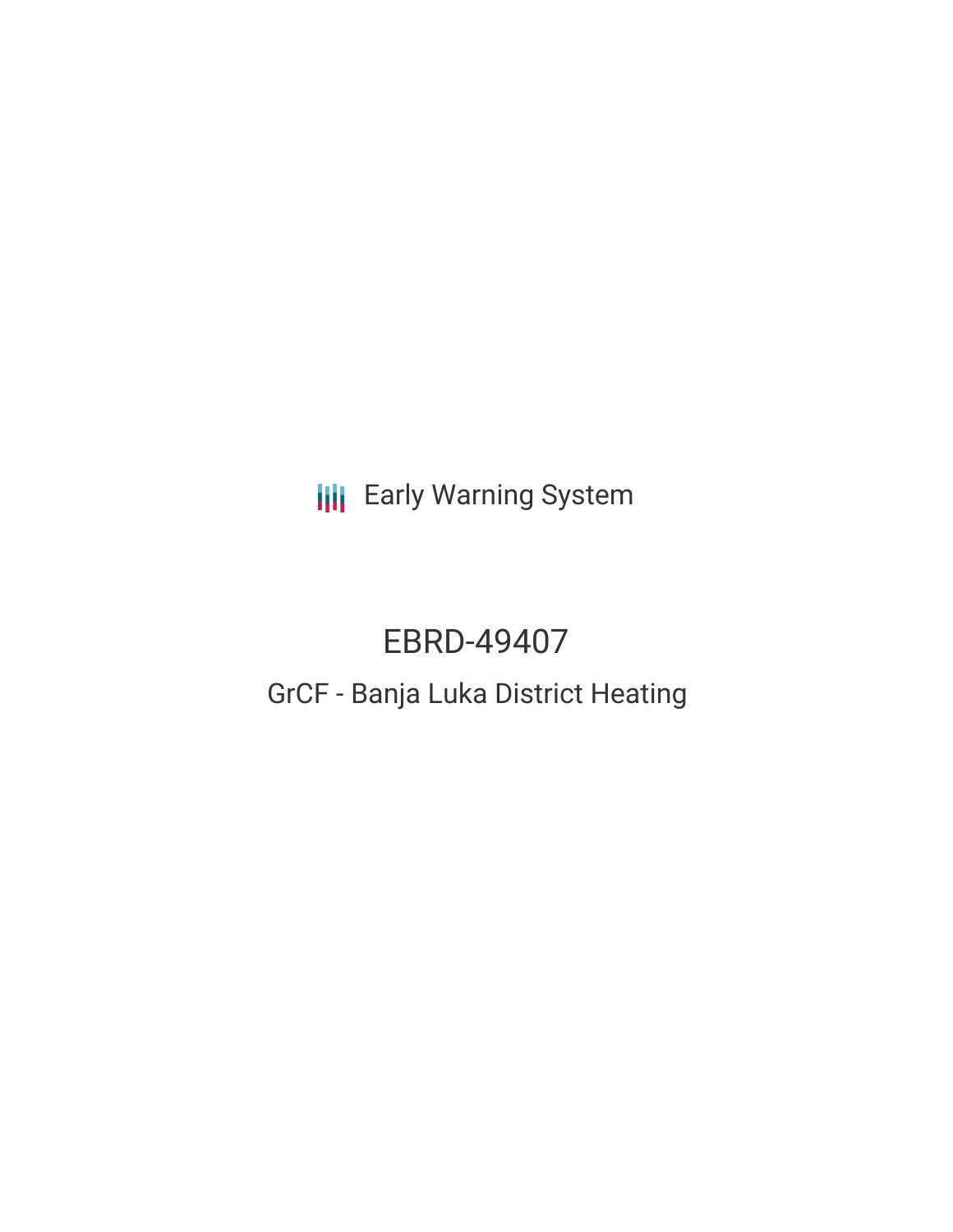

## **Quick Facts**

| <b>Countries</b>               | Bosnia and Herzegovina                                  |
|--------------------------------|---------------------------------------------------------|
| <b>Specific Location</b>       | Banja Luka                                              |
| <b>Financial Institutions</b>  | European Bank for Reconstruction and Development (EBRD) |
| <b>Status</b>                  | Active                                                  |
| <b>Bank Risk Rating</b>        | B                                                       |
| <b>Voting Date</b>             | 2017-10-24                                              |
| <b>Borrower</b>                | CITY OF BANJA LUKA                                      |
| <b>Sectors</b>                 | Construction, Energy                                    |
| <b>Investment Type(s)</b>      | Loan                                                    |
| <b>Investment Amount (USD)</b> | $$10.27$ million                                        |
| <b>Project Cost (USD)</b>      | \$22.85 million                                         |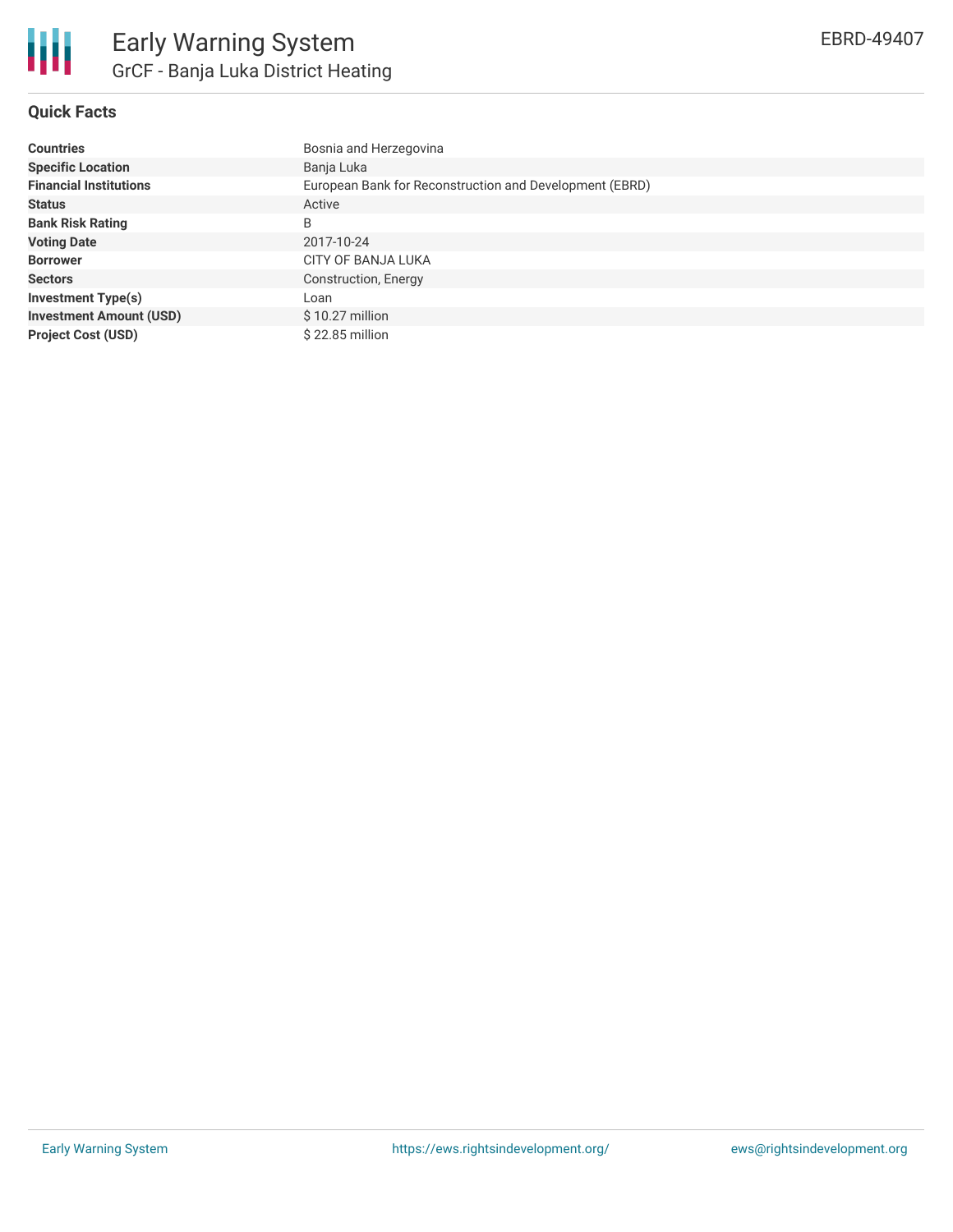

### **Project Description**

This project provides financing for the establishment of Eko Toplane, a new district heating company that will build, own and operate a 49 MW biomass boiler plant for district heating in the City Of Banja Luka. The Company will also operate the existing district heating network and two smaller biomass boiler plants owned by the City.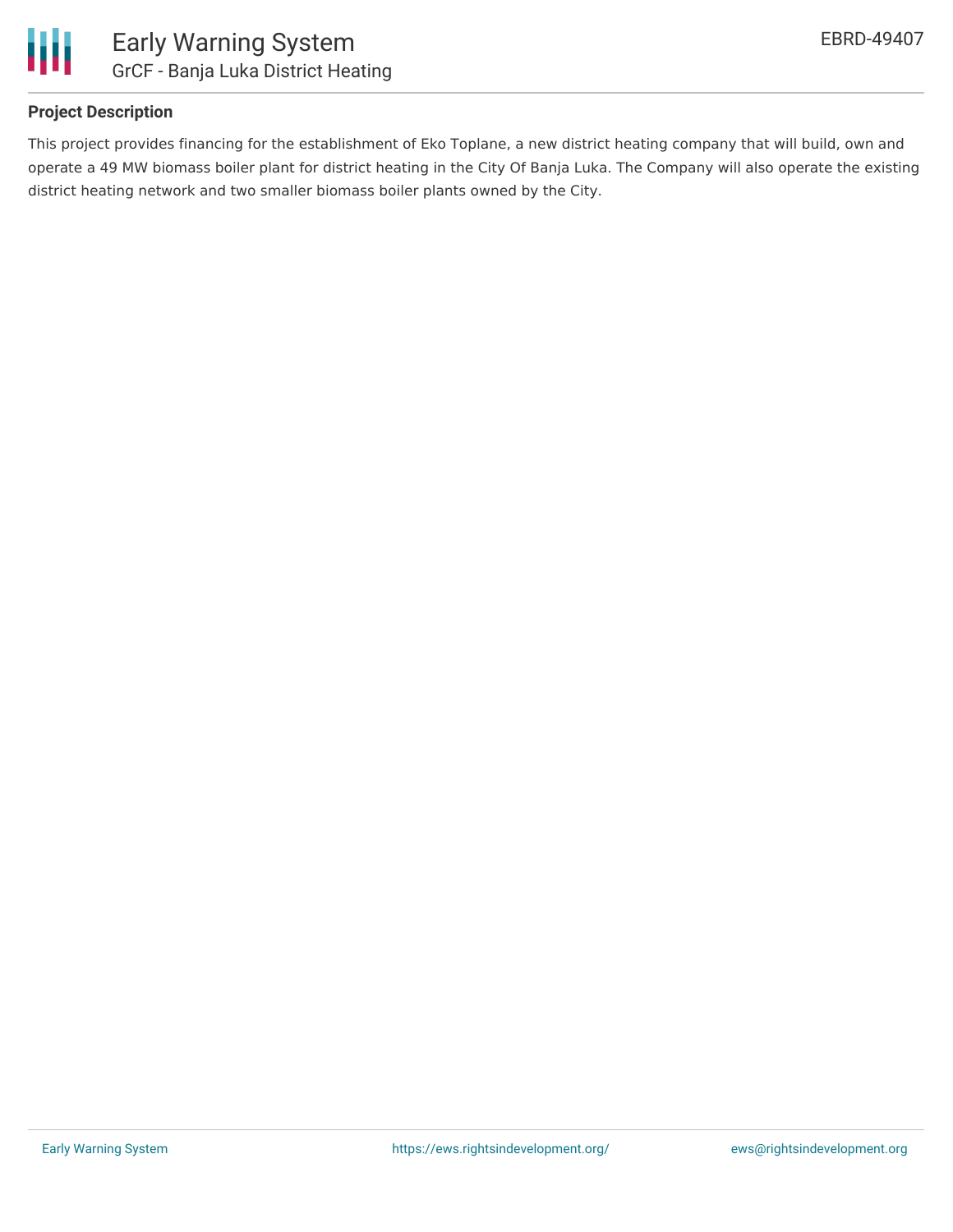

### **Investment Description**

European Bank for Reconstruction and Development (EBRD)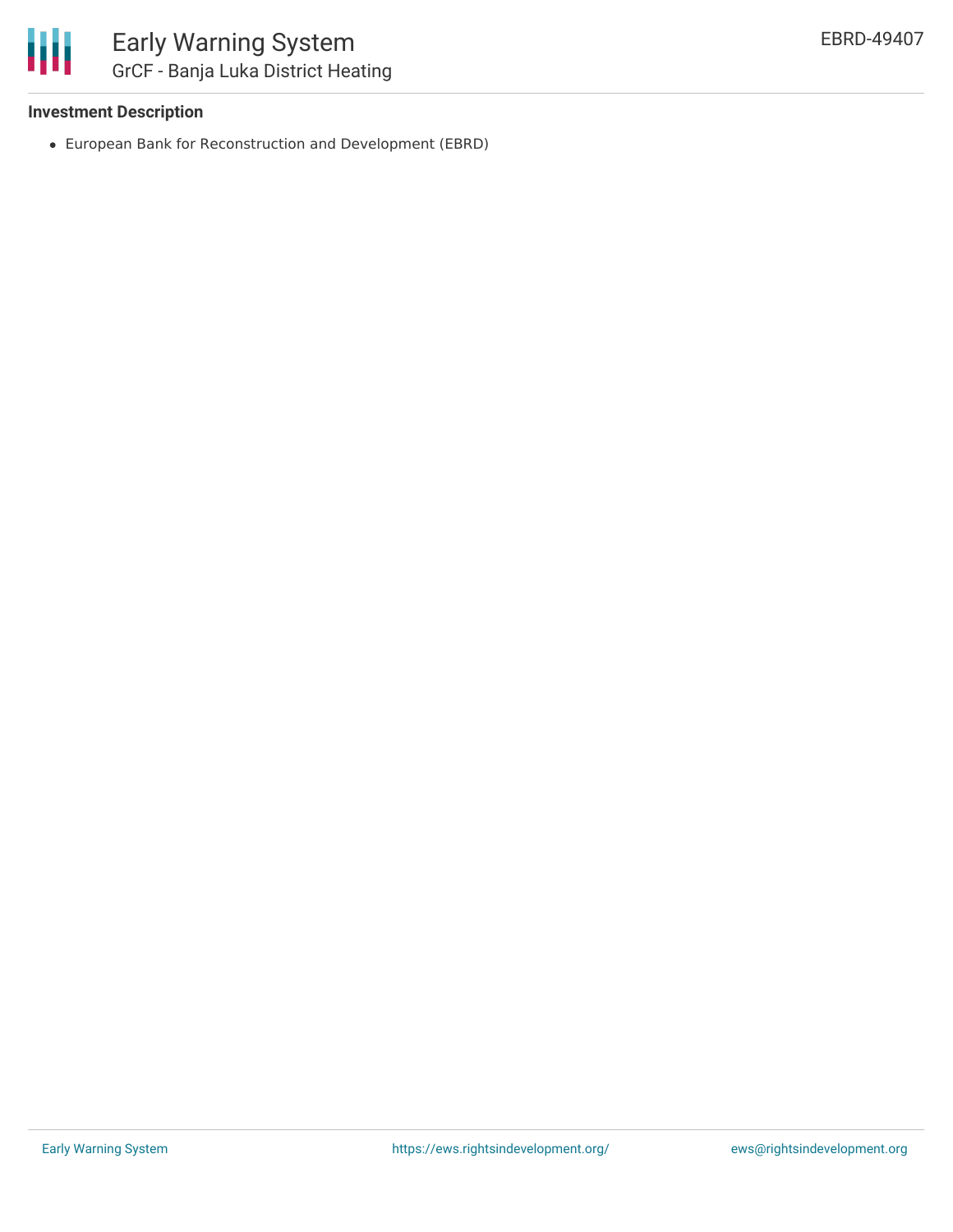

### **Private Actors Description**

Eko Toplane is a new majority privately owned district heating company operating in the City of Banja Luka. The Company is 51 per cent owned by IEE Banja Luka, a private sector sponsor, and the City holds the remaining shares.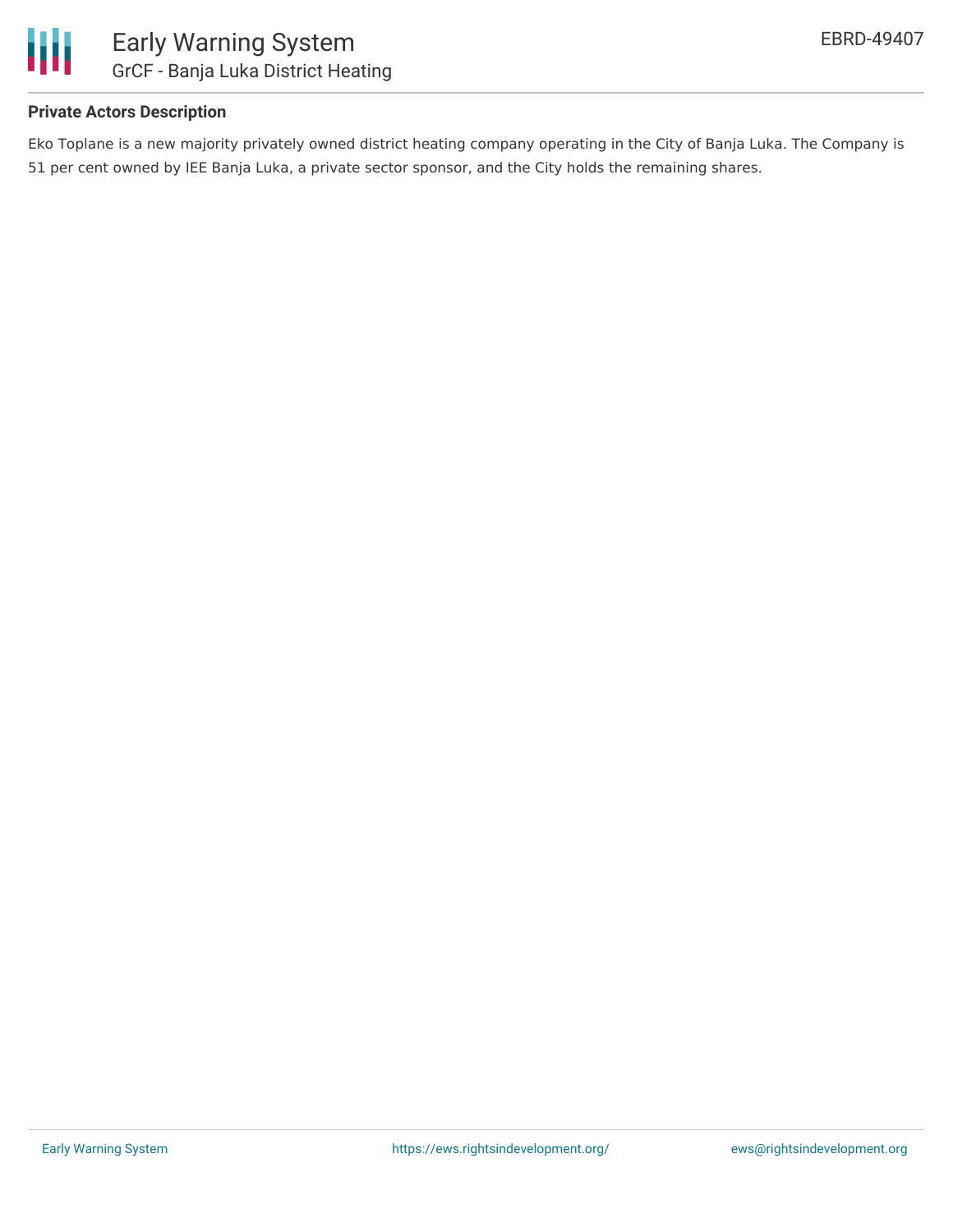

# Early Warning System GrCF - Banja Luka District Heating

| <b>Private Actor 1</b> | <b>Private Actor</b><br>Role | <b>Private Actor</b><br>  Sector | <b>Relation</b> | <b>Private Actor 2</b> | <b>Private Actor</b><br>2 Role | <b>Private Actor</b><br>2 Sector |
|------------------------|------------------------------|----------------------------------|-----------------|------------------------|--------------------------------|----------------------------------|
| . .                    | -                            | $\overline{\phantom{a}}$         | -               | Eko Toplane d.o.o.     | Client                         | $\sim$                           |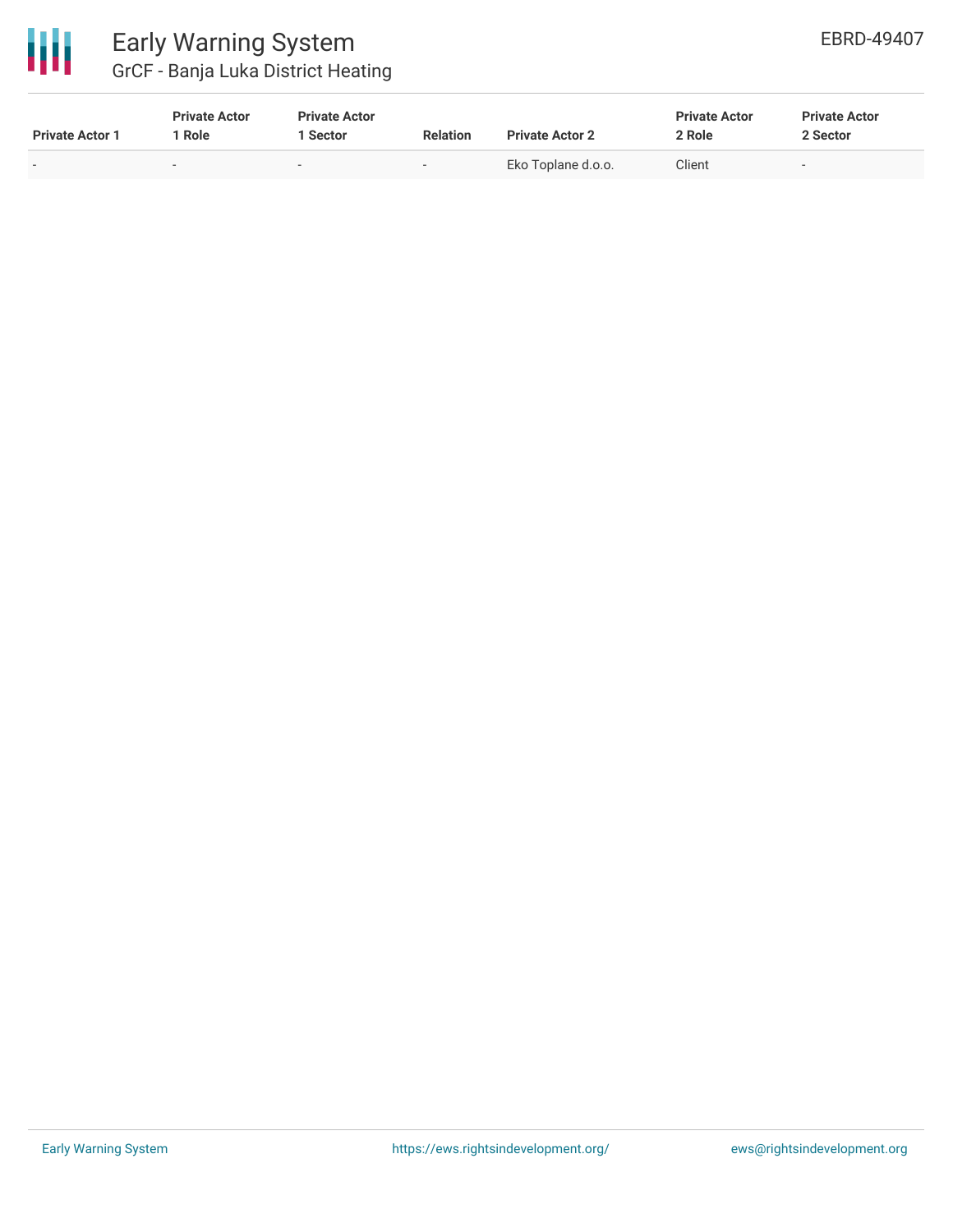

### **Contact Information**

Dragan Risojevic dragan.risojevic@banjaluka.rs.ba 00387 51 244 444 00387 51 212 526 [www.banjaluka.rs.ba](http://www.banjaluka.rs.ba/)

Trg Srpskih Vladara 1 78000 Banja Luka Bosnia and Herzegovina

#### **ACCOUNTABILITY MECHANISM OF EBRD**

The Project Complaint Mechanism (PCM) is the independent complaint mechanism and fact-finding body for people who have been or are likely to be adversely affected by an European Bank for Reconstruction and Development (EBRD)-financed project. If you submit a complaint to the PCM, it may assess compliance with EBRD's own policies and procedures to prevent harm to the environment or communities or it may assist you in resolving the problem that led to the complaint through a dialogue with those implementing the project. Additionally, the PCM has the authority to recommend a project be suspended in the event that harm is imminent. You can contact the PCM at pcm@ebrd.com or you can submit a complaint online using an online form, http://www.ebrd.com/eform/pcm/complaint\_form?language=en. You can learn more about the PCM and how to file a complaint at http://www.ebrd.com/work-with-us/project-finance/project-complaint-mechanism.html.